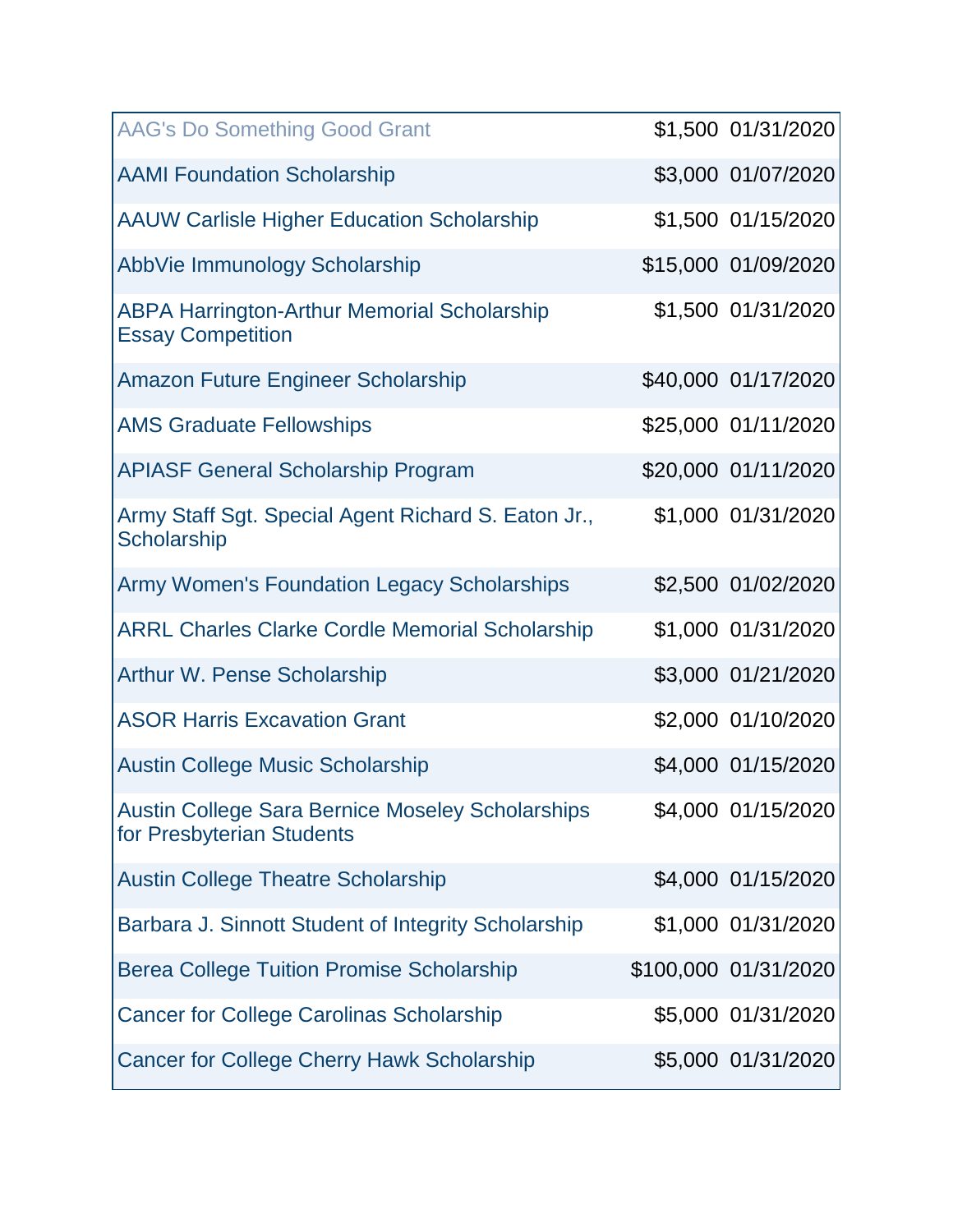| <b>Cancer for College Dear Jack Scholarship</b>                                       | \$5,000 01/31/2020  |
|---------------------------------------------------------------------------------------|---------------------|
| Cancer for College Frank the Tank Scholarship                                         | \$5,000 01/31/2020  |
| <b>Cancer for College General Scholarship</b>                                         | \$5,000 01/31/2020  |
| <b>Cancer for College Henry Streuli Scholarship</b>                                   | \$5,000 01/31/2020  |
| <b>Cancer for College Leonard Family Entrepreneurial</b><br><b>Spirit Scholarship</b> | \$5,000 01/31/2020  |
| <b>Cancer for College Pacific Northwest Scholarship</b>                               | \$5,000 01/31/2020  |
| <b>Cancer for College Ross Skelton Memorial</b><br>Scholarship                        | \$5,000 01/31/2020  |
| <b>Cancer for College Wohl Family Memorial</b><br>Scholarship                         | \$5,000 01/31/2020  |
| <b>Carson-NewmanTarr Full-Tuition Music Scholarship</b><br>Competition                | Varies 01/29/2020   |
| <b>CITe Incoming Student Tuition Scholarship</b>                                      | \$2,000 01/14/2020  |
| <b>Colorado Christian Scripture Memory Scholarships</b>                               | \$4,800 01/24/2020  |
| <b>Digital Privacy Scholarship</b>                                                    | \$1,000 01/30/2020  |
| <b>Disciples Leadership Program</b>                                                   | \$6,000 01/10/2020  |
| <b>EGIA Foundation Scholarship Program</b>                                            | \$2,500 01/30/2020  |
| Ellen M. Cherry-Delawder Memorial Scholarship                                         | Varies 01/31/2020   |
| <b>EmPOWERED to Serve Scholars</b>                                                    | \$10,000 01/20/2020 |
| <b>EPP Undergraduate Scholarship Program</b>                                          | \$45,000 01/31/2020 |
| eQuality Scholarship                                                                  | \$6,000 01/31/2020  |
| <b>Florida Futures Project Annual Scholarship</b><br>Competition                      | \$1,000 01/15/2020  |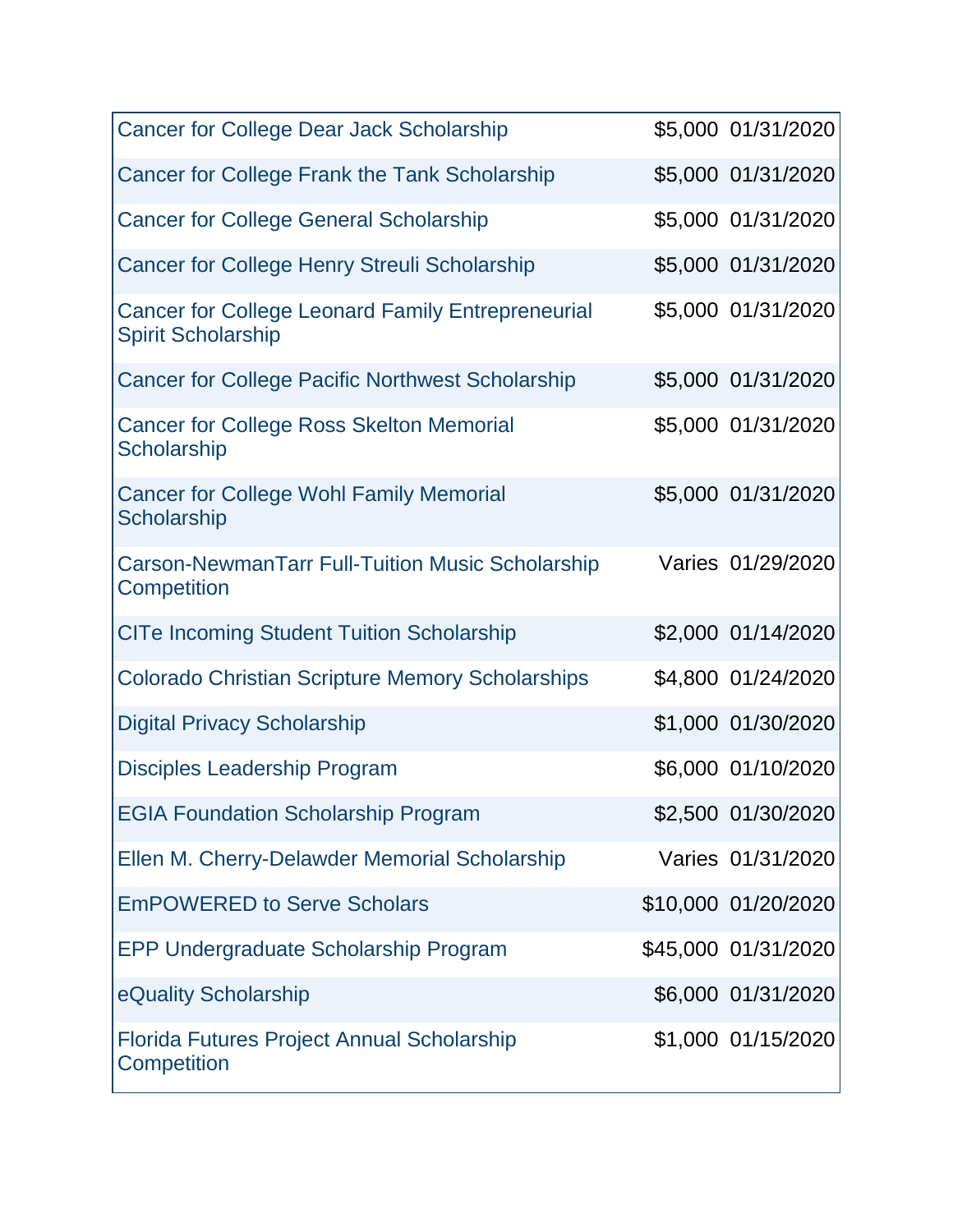| <b>FNGA National Foliage Foundation/James H. Davis</b><br>Scholarship     | \$3,500 01/15/2020  |
|---------------------------------------------------------------------------|---------------------|
| <b>Frank L. Greathouse Government Accounting</b><br><b>Scholarship</b>    | \$10,000 01/18/2020 |
| <b>Garden Club of America Centennial Pollinator</b><br>Fellowship         | \$4,000 01/17/2020  |
| <b>GE-Reagan Foundation Scholarship Program</b>                           | \$40,000 01/03/2020 |
| Girls Impact the World Film Festival Scholarship                          | \$5,000 01/20/2020  |
| Goldberg-Miller Public Finance Scholarship                                | \$15,000 01/18/2020 |
| <b>Greater Kanawha Valley Foundation Scholarships</b>                     | Varies 01/15/2020   |
| <b>Gwynedd Mercy University Presidential Scholarship</b>                  | Varies 01/15/2020   |
| <b>Hamilton Prize - Wesleyan University</b>                               | Varies 01/01/2020   |
| <b>Hawai'i Community Foundation Scholarships</b>                          | \$2,500 01/31/2020  |
| <b>Hope for Healing Scholarship</b>                                       | \$5,000 01/15/2020  |
| <b>James F. Reville Scholarship</b>                                       | \$3,000 01/13/2020  |
| Jeffrey L. Esser Career Development Scholarship                           | \$15,000 01/18/2020 |
| <b>JKH Consulting Scholarship</b>                                         | \$1,000 01/31/2020  |
| John F. Kennedy Profile in Courage Essay Contest                          | \$10,000 01/17/2020 |
| <b>Josef Princ Memorial Scholarship</b>                                   | \$2,000 01/31/2020  |
| Joseph T. Weingold Scholarship for Special<br><b>Education Students</b>   | \$3,000 01/21/2020  |
| <b>Judy Corman Memorial Scholarship and Internship</b><br>from Scholastic | \$10,000 01/26/2020 |
| <b>Lee Thornton Scholarship</b>                                           | \$2,000 01/31/2020  |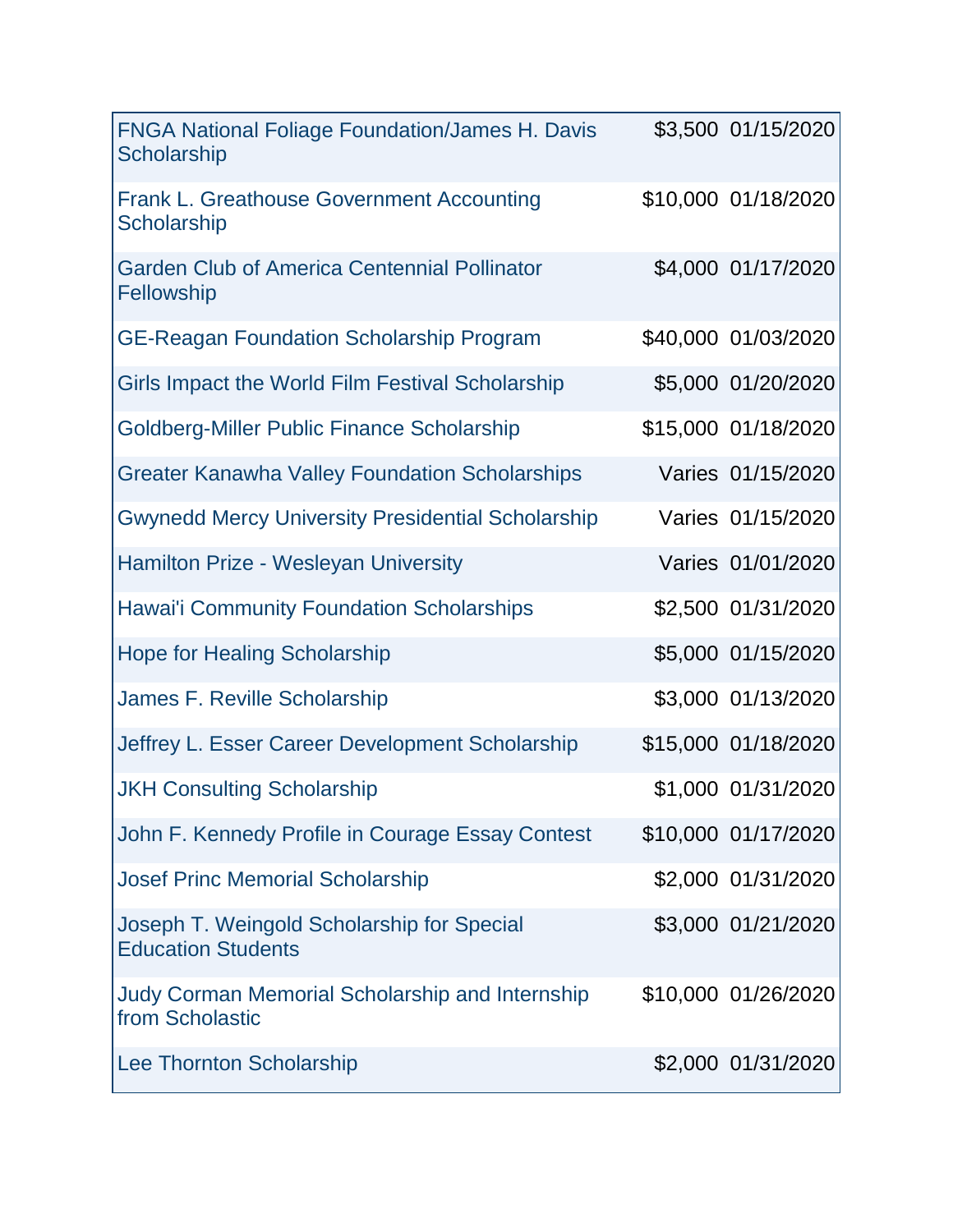| Lisa Kaminski Memorial Scholarship                                 | \$2,500 01/15/2020  |
|--------------------------------------------------------------------|---------------------|
| Lou and Carole Prato Sports Reporting Scholarship                  | \$1,000 01/18/2020  |
| <b>Mamie Earl Sells Scholarship Fund</b>                           | \$1,000 01/19/2020  |
| Mary E. Bivins Foundation Scholarships                             | \$3,500 01/05/2020  |
| <b>Material Handling Education Foundation, Inc.</b><br>Scholarship | \$6,000 01/15/2020  |
| <b>Megan Meier Memorial Scholarship</b>                            | \$1,000 01/17/2020  |
| <b>Mercatus Joseph Schumpeter Fellowship</b>                       | \$1,000 01/06/2020  |
| Mercatus Joseph Schumpeter Undergraduate<br>Fellowship             | \$1,000 01/05/2020  |
| Microsoft Scholarship Program                                      | Varies 01/26/2020   |
| <b>Mike Reynolds Scholarship</b>                                   | \$1,000 01/31/2020  |
| Minorities In Government Finance Scholarship                       | \$10,000 01/18/2020 |
| <b>MIT THINK Scholars Program</b>                                  | \$500 01/01/2020    |
| <b>NABA Corporate Partner Scholarship</b>                          | \$5,000 01/31/2020  |
| <b>NABA Member Scholarship Awards</b>                              | \$3,000 01/31/2020  |
| <b>NABA National Scholarship</b>                                   | \$1,500 01/31/2020  |
| <b>NAWT William Hapchuk Memorial Scholarship</b>                   | \$1,500 01/15/2020  |
| Nebraska Elks Association Vocational Scholarship<br>Grant          | Varies 01/01/2020   |
| New York Women in Communications Scholarship                       | \$10,000 01/31/2020 |
| <b>NEWH Green Voice Design Competition \$7,500</b><br>Scholarship  | \$7,500 01/03/2020  |
| NJ Society of CPAs Four-Year Scholarship                           | \$7,000 01/01/2020  |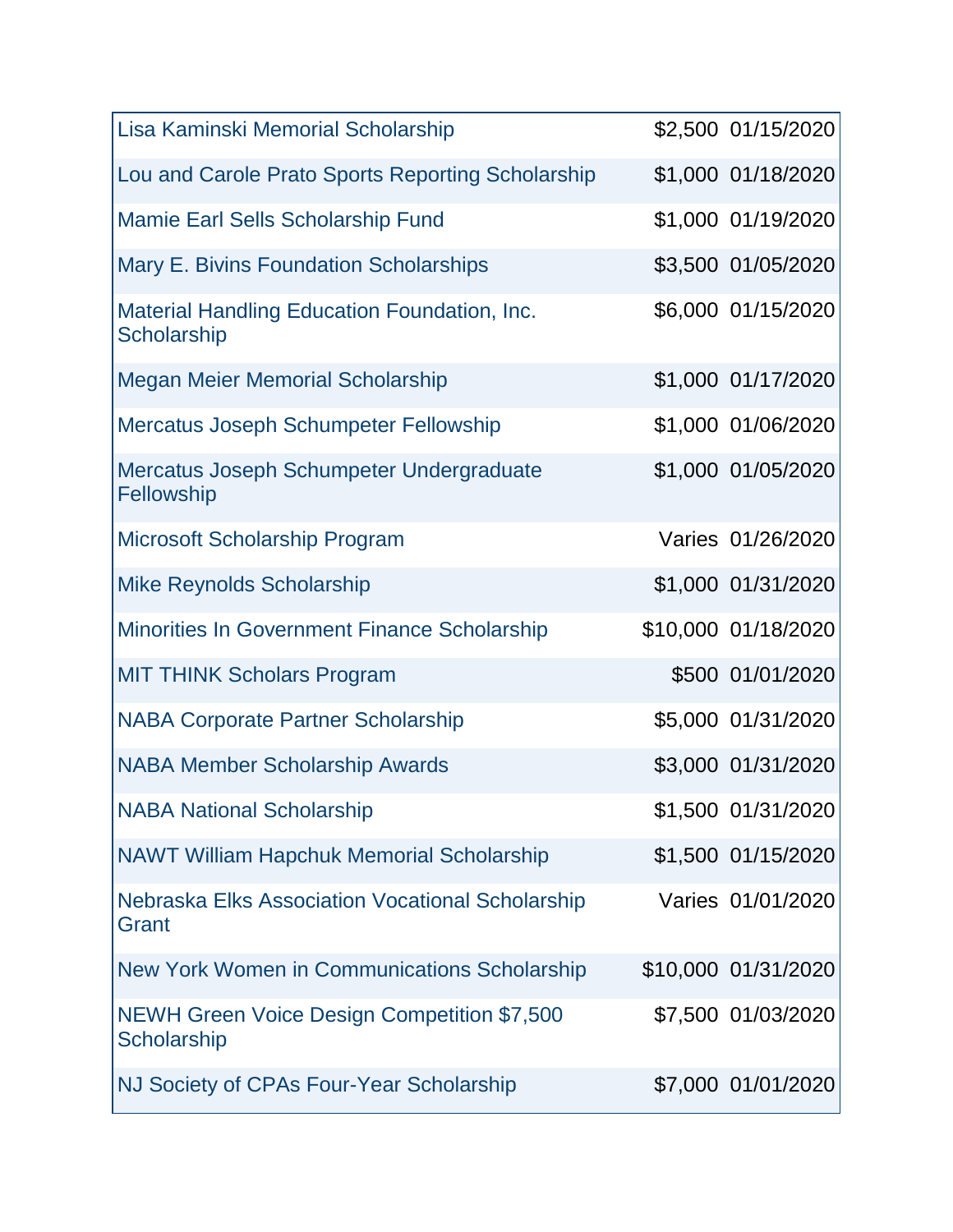| <b>NJCPA One Year Scholarship</b>                                         | \$6,500 01/08/2020  |
|---------------------------------------------------------------------------|---------------------|
| Northwestern Mutual Childhood Cancer Sibling<br>Scholarship               | \$5,000 01/30/2020  |
| NPS Civilian Master's Degree Scholarship                                  | \$43,000 01/25/2020 |
| <b>Ohio Township Association Scholarship</b>                              | \$1,500 01/28/2020  |
| One Earth Film Festival Young Filmmakers Contest                          | \$1,000 01/05/2020  |
| <b>PanHellenic Scholarship Foundation</b>                                 | \$10,000 01/31/2020 |
| <b>PGA WORKS Golf Management University</b><br><b>Scholarship Program</b> | \$8,000 01/31/2020  |
| <b>Point Foundation Scholarships</b>                                      | \$13,600 01/28/2020 |
| Porch Skilled Trade & Technology Scholarship                              | \$3,000 01/15/2020  |
| <b>Pride Foundation Scholarships</b>                                      | \$10,000 01/12/2020 |
| <b>Ritchie-Jennings Memorial Scholarship</b>                              | \$10,000 01/29/2020 |
| <b>Ron Brown Scholar Program</b>                                          | \$40,000 01/09/2020 |
| <b>RTDNA Presidents' Scholarship</b>                                      | \$2,500 01/18/2020  |
| <b>Samuel Huntington Public Service Award</b>                             | \$15,000 01/17/2020 |
| <b>Scholarship Foundation of Santa Barbara</b>                            | \$5,000 01/15/2020  |
| <b>SOAR to College</b>                                                    | \$1,000 01/31/2020  |
| Sophie and Hans Scholl Memorial Scholarship                               | \$1,200 01/31/2020  |
| Syngenta Agricultural Scholarship                                         | \$6,000 01/15/2020  |
| <b>Texas - UK Award</b>                                                   | Varies 01/31/2020   |
| The Anhelo Project Dream Scholarship                                      | Varies 01/26/2020   |